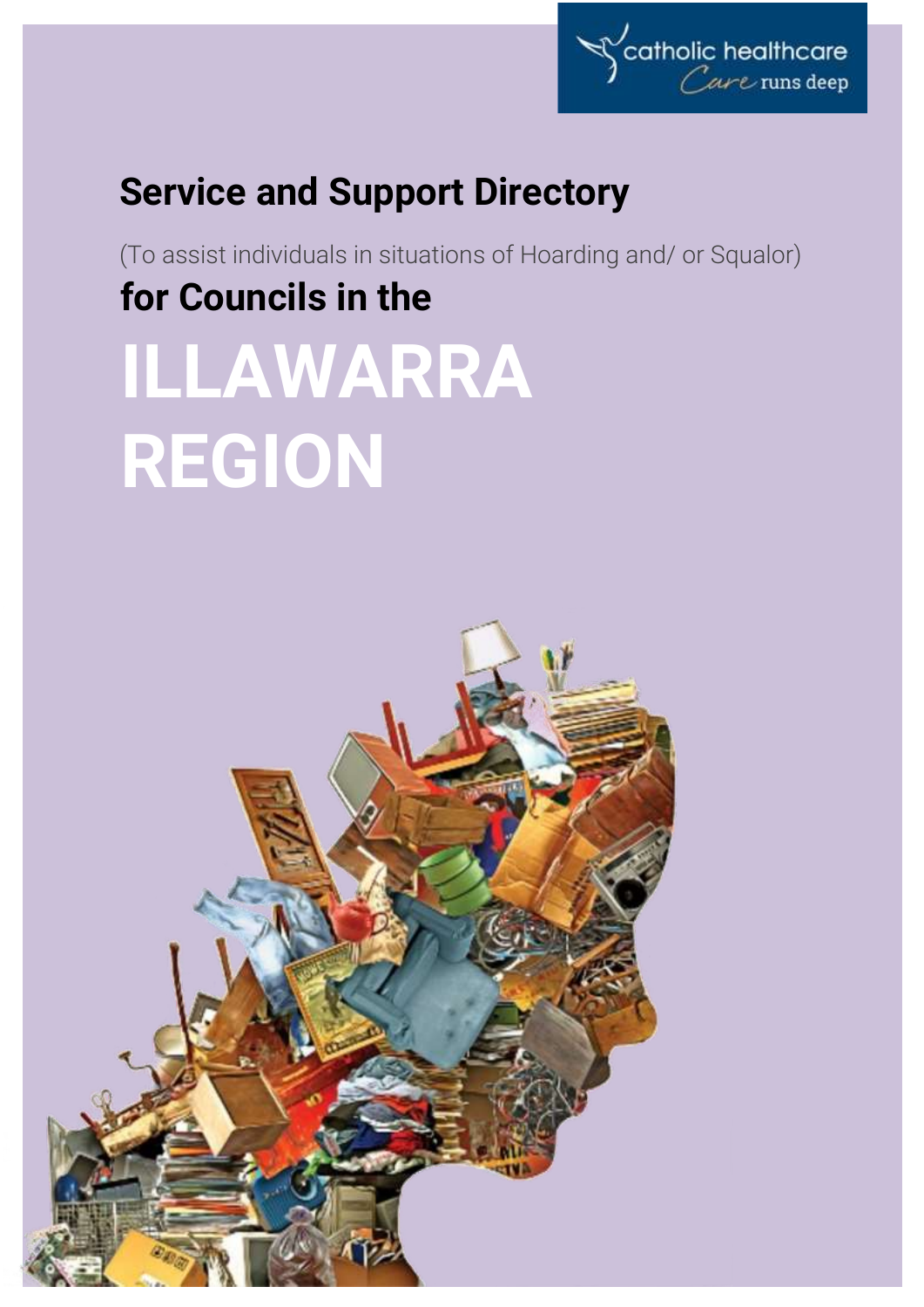

## Councils within the Illawarra Region

- [Shellharbour City Council](http://www.shellharbour.nsw.gov.au/)
- [Kiama Municipal Council](http://www.kiama.nsw.gov.au/)
- [Wollongong City Council](http://www.wollongong.nsw.gov.au/)
- [Shoalhaven City Council](http://www.shoalhaven.nsw.gov.au/)

To assist individuals holistically, comprehensively and provide an opportunity to succeed, a variety of supports are required.



*Service and Support Directory – ILLAWARRA* 2021 Catholic Healthcare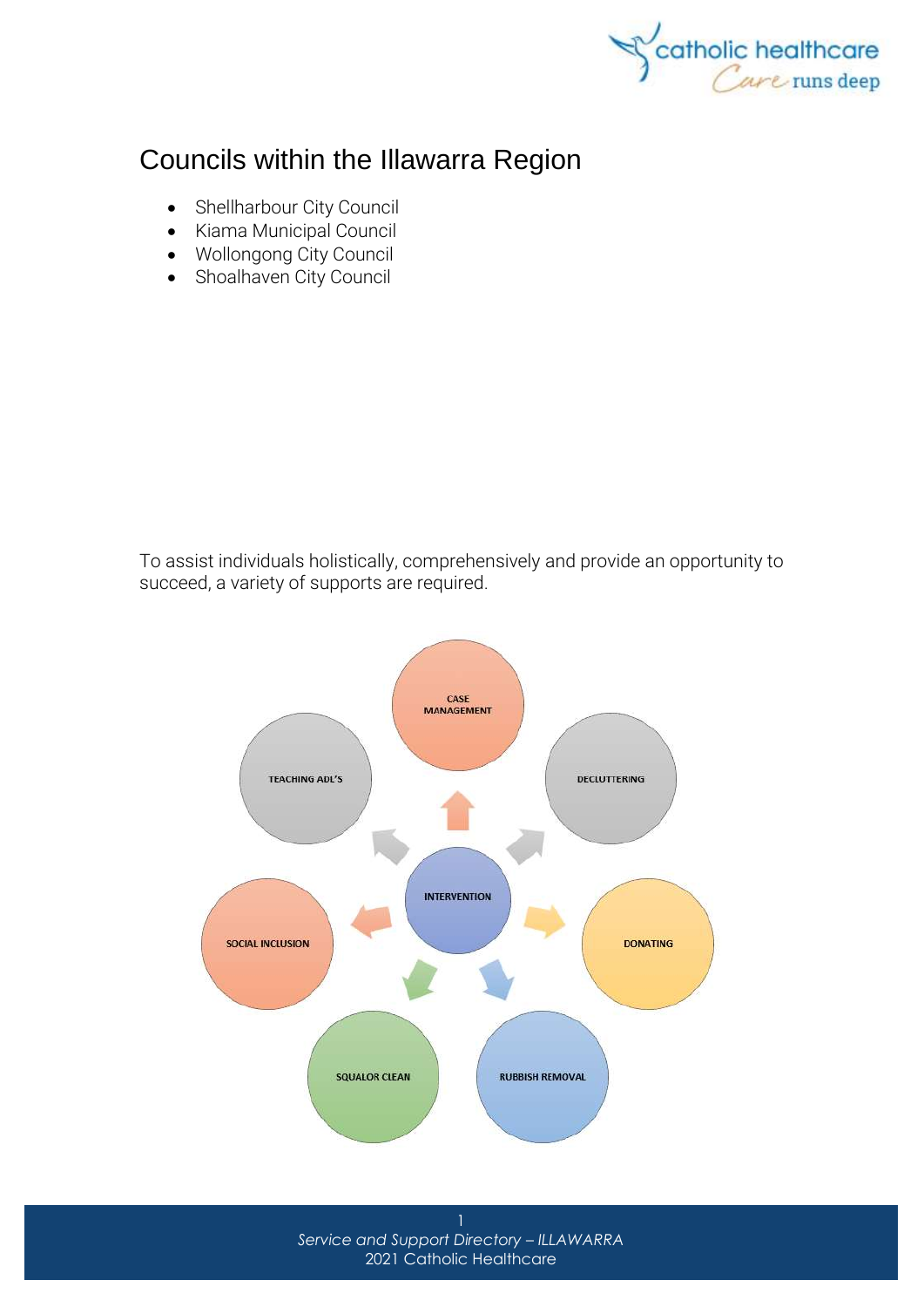

#### Contents:

| 1. Case Management            | page 3  |
|-------------------------------|---------|
| 2. Decluttering               | page 4  |
| 3. Donation Services          | page5   |
| 4. Rubbish Removal            | page 5  |
| 5. Squalor Clean              | page 6  |
| 6. Social Inclusion           | page 6  |
| 7. Activities of Daily Living | page 7  |
| 8. Mental Health              | page 11 |

#### **Acronyms**

| <b>CHSP</b> | Commonwealth Home Support Program    |
|-------------|--------------------------------------|
| <b>NDIS</b> | National Disability Insurance Scheme |
| <b>HCP</b>  | Home Care Packages                   |
| <b>MAC</b>  | My Aged Care                         |
| <b>ACAT</b> | Aged Care Assessment Team            |
| <b>RAS</b>  | <b>Regional Assessment Service</b>   |
| <b>ACH</b>  | Assistance with Care and Housing     |
| DA          | Domestic Assistance                  |
| <b>SS</b>   | Social Support                       |
| ADL         | Activities of Daily Living           |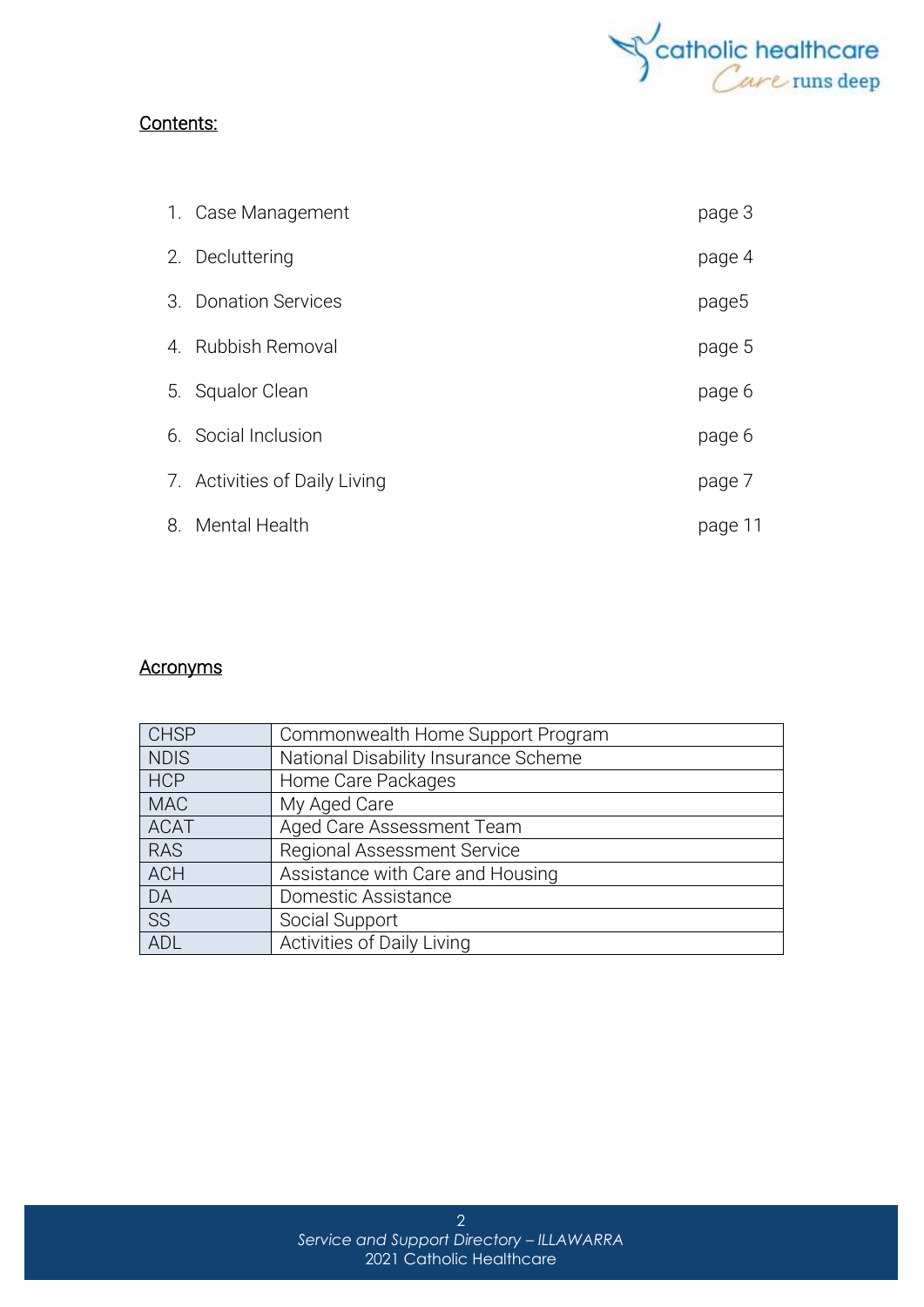

#### CASE MANAGEMENT

• Case management is a collaborative process of assessment, planning, implementation, coordination, facilitation and advocacy for options and services required to meet an individual's holistic (health and human service) needs

| Provider                       | Support/Assistance      | <b>Contact Details</b> |
|--------------------------------|-------------------------|------------------------|
| HammondCare,                   | Case management         | 1800 826 166           |
| HammondAtHome,                 | <b>HCP</b> provider     |                        |
| Illawarra & Southern           |                         |                        |
| Highlands                      |                         |                        |
| Australian Unity Home &        | Case management         | 1300 160 170           |
| Disability Services, Illawarra | <b>HCP</b> provider     |                        |
| Warrigal, Illawarra region     | (Case management        | 1800 927 744           |
|                                | CHSP funded             |                        |
|                                | HCP provider            |                        |
| Anglicare, Wollongong          | Case management         | 1300 651 728           |
| <b>Wollongong Emergency</b>    | Case management         | 02 4228 0955           |
| Family house, Illawarra        | Support to stay in home |                        |
| Shoalhaven district            |                         |                        |
| Just Better Care, Illawarra    | Case management         | 02 4298 4666           |
| & Southern Highlands           | HCP provider            |                        |
|                                | <b>NDIS services</b>    |                        |
| Southern Cross Care (NSW       | Case management         | 1800 961 447           |
| & ACT), Illawarra              | CHSP funded             |                        |
| Shoalhaven                     | <b>HCP</b> provider     |                        |
| Community Gateway,             | Case management         | 1300 657 473           |
| Shoalhaven, Kiama,             | CHSP funded             |                        |
| Shellharbour & Wollongong      | HCP provider            |                        |
| local government areas         | <b>NDIS</b> supported   |                        |
| Aruma, Southern Region,        | Case management         | 1300 538 746           |
| Lake Illawarra Hub             | NDIS supported          |                        |
| Bay & Basin Community          | Case management         | 1300 222 748           |
| Resources (BBCR),              | HCP provider            | 02 4443 3434           |
| Shoalhaven local               | CHSP funded             |                        |
| government area                |                         |                        |
| IRT, Shoalhaven Central        | Case management         | 1800 024 915           |
| Community Services,            | HCP provider            |                        |
| Shoalhaven Central local       | CHSP funded             |                        |
| government area                |                         |                        |
| Inasmuch Retirement            | Case management         | 4441 1666              |
| Village, Shoalhaven local      | <b>HCP</b> provider     |                        |
| government area                |                         |                        |
| Community Gateway,             | Case management         | 1300 657 473           |
| Nowra & surrounding areas      | CHSP funded             |                        |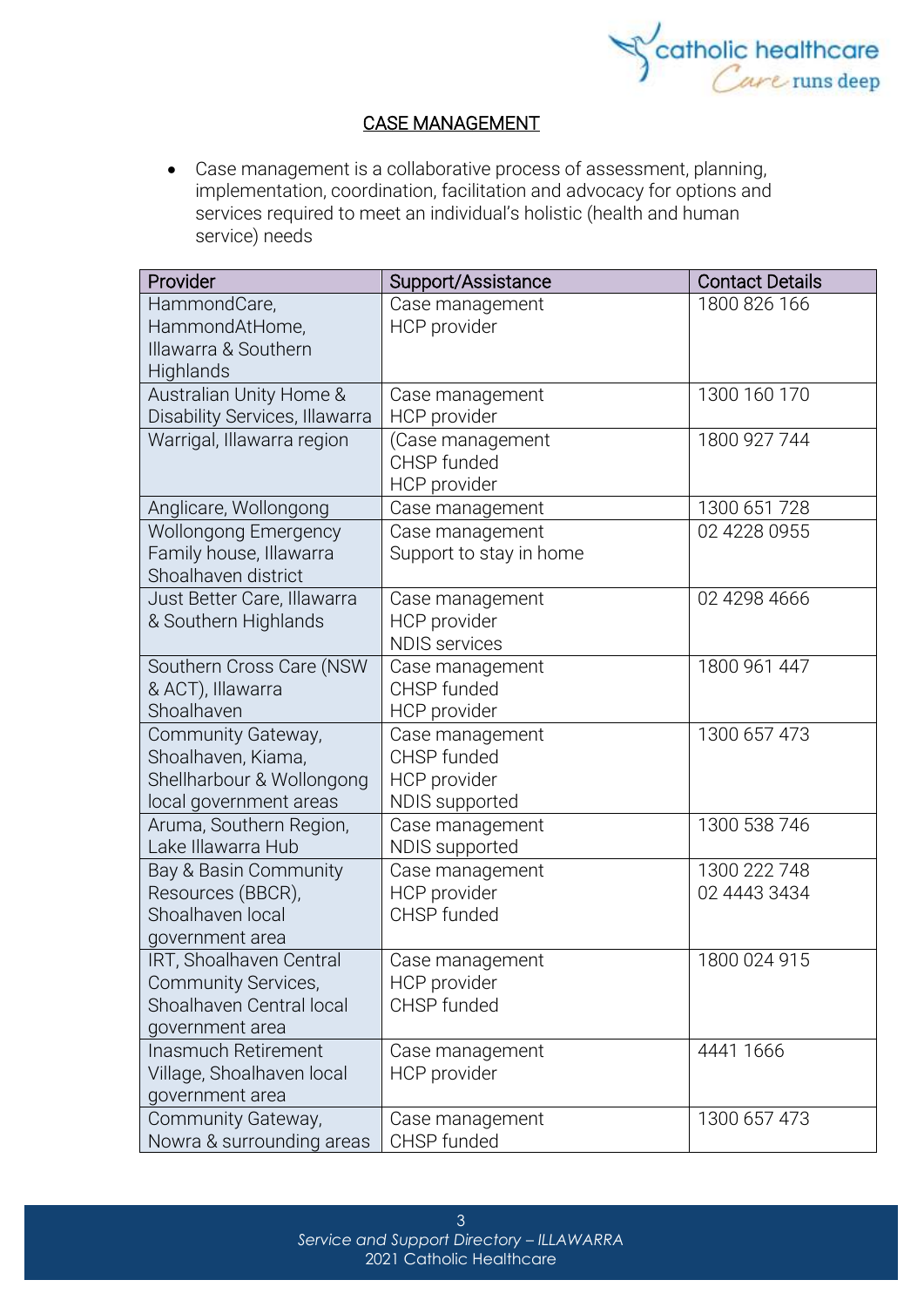

| Uniting, Home &<br>Community Care,<br>Shoalhaven | Case management<br>HCP provider | 1800 864 846 |
|--------------------------------------------------|---------------------------------|--------------|
| Simply Helping Illawarra                         | Case management<br>HCP provider | 5381 2076    |

#### DECLUTTERING:

- To remove clutter from a room, an area, etc
- Working through the process of letting go of items, to be able to use spaces of the home (and around the property) for it's intended purpose

| Provider                                                                                        | Support/Assistance                                                   | <b>Contact Details</b> |
|-------------------------------------------------------------------------------------------------|----------------------------------------------------------------------|------------------------|
| Bay & Basin Community<br>Resources (BBCR),<br>Shoalhaven local<br>government area               | Domestic assistance<br>HCP provider<br>CHSP funded                   | 1300 222 748           |
| Australian Unity Home &<br>Disability Services,<br>Illawarra                                    | Domestic Assistance<br><b>HCP</b> provider                           | 1300 160 170           |
| Warrigal, Illawarra region                                                                      | Domestic assistance<br>CHSP funded<br>HCP provider                   | 1800 927 744           |
| Just Better Care, Illawarra<br>& Southern Highlands                                             | Domestic assistance<br>HCP provider<br><b>NDIS</b> services          | 02 4298 4666           |
| Southern Cross Care (NSW<br>& ACT), Illawarra<br>Shoalhaven                                     | Domestic assistance<br>CHSP funded<br>HCP provider                   | 1800 961 447           |
| Community Gateway,<br>Shoalhaven, Kiama,<br>Shellharbour & Wollongong<br>local government areas | Domestic assistance<br>CHSP funded<br>HCP provider<br>NDIS supported | 1300 657 473           |
| IRT, Shoalhaven Central<br>Community Services,<br>Shoalhaven Central local<br>government area   | Domestic assistance<br>HCP provider<br>CHSP funded                   | 1800 024 915           |
| Community Gateway,<br>Nowra & surrounding<br>areas)                                             | Domestic assistance<br>CHSP funded                                   | 1300 657 473           |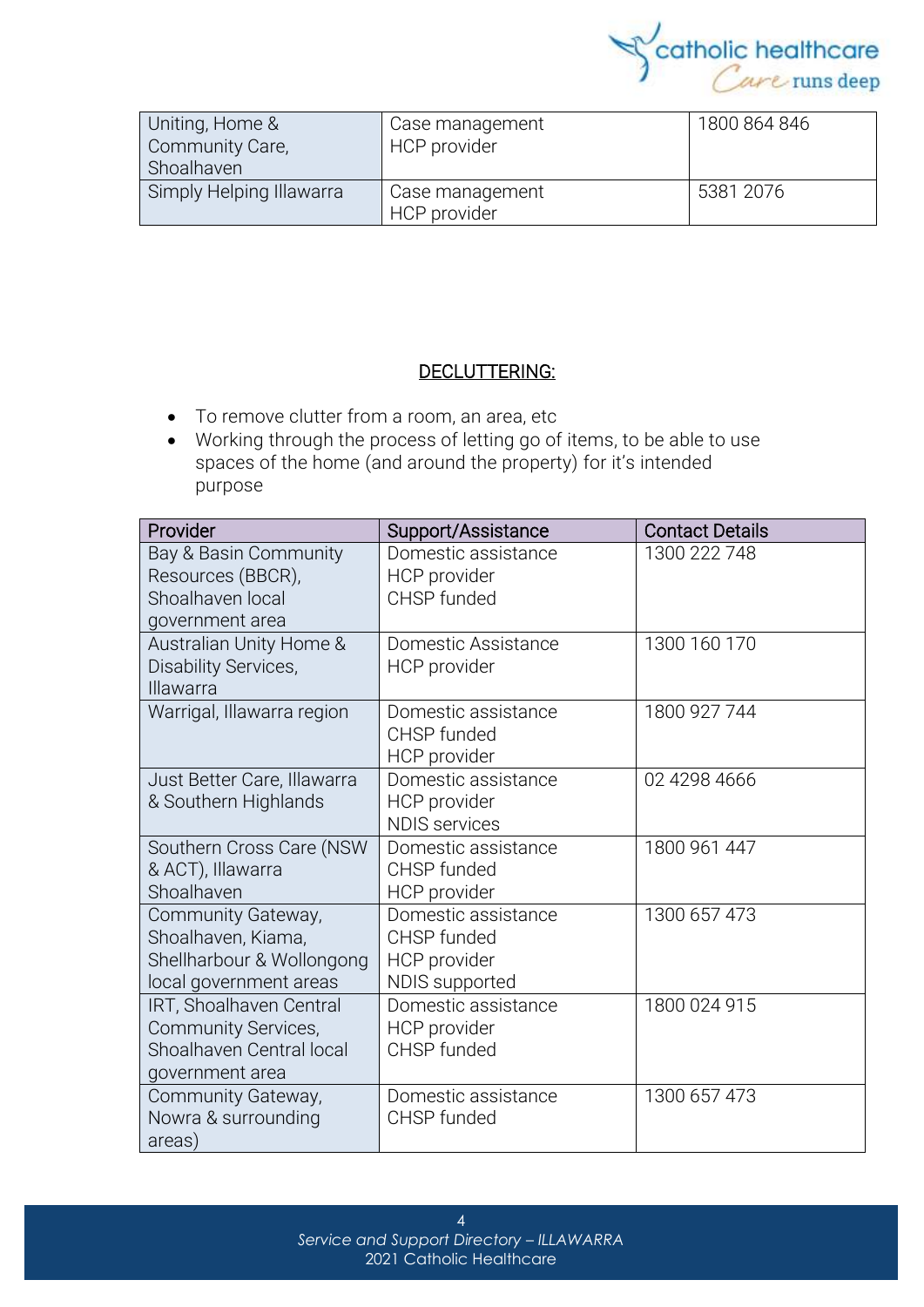

| Uniting, Home &<br>Community Care,<br>Shoalhaven | Domestic assistance<br>HCP provider | 1800 864 846 |
|--------------------------------------------------|-------------------------------------|--------------|
| Simply Helping Illawarra                         | Domestic Assistance<br>HCP provider | 5381 2076    |

#### DONATION SERVICES

| The Salvation Army,               | Clothing                     | 1300 371 288 |
|-----------------------------------|------------------------------|--------------|
| Illawarra region                  | Food parcels                 |              |
| Anglicare, Wollongong &           | Utility bill assistance      | 8624 8600    |
| Shoalhaven local                  | Rental arrears               |              |
| government area                   | Interest-free loans          |              |
| All Saints Community Care,        | Good parcels                 | 4423 1099    |
| Nowra & Shoalhaven local          | Utility bill assistance      |              |
| government area                   |                              |              |
| St Vincent De Paul,               | Food vouchers                | 4421 0390    |
| Illawarra area                    | Clothing                     |              |
|                                   | Electricity vouchers         |              |
|                                   | Telephone vouchers           |              |
|                                   | Pharmaceutical expense       |              |
|                                   | assistance                   |              |
| Can Assist Shoalhaven             | Financial assistance         | 0401 253 259 |
| All Sains Open House,             | Free community lunch         | 4421 6884    |
| Nowra                             |                              |              |
| Illawarra Multicultural           | Gas and electricity vouchers | 4229 6855    |
| Services (IMS), Illawarra         |                              |              |
| region                            |                              |              |
| <b>Baptist Care Warilla North</b> | Food parcels                 | 42987200     |
| Community Centre,                 |                              |              |
| Shellharbour local                |                              |              |
| government area                   |                              |              |

#### RUBBISH REMOVAL:

| <b>Providers</b>                                 | <b>Contact Details</b> |
|--------------------------------------------------|------------------------|
| Bin Master, Waste Removal, Illawarra             | 4256 2008              |
| Elleisha's Property Services, Removal, Illawarra | 4284 1918              |
| 1300 Rubbish, Wollongong region                  | 1300 78 22 47          |
| Kleenit, Hoarding Rubbish Removal, Wollongong    | 1800 255 336           |
| region                                           |                        |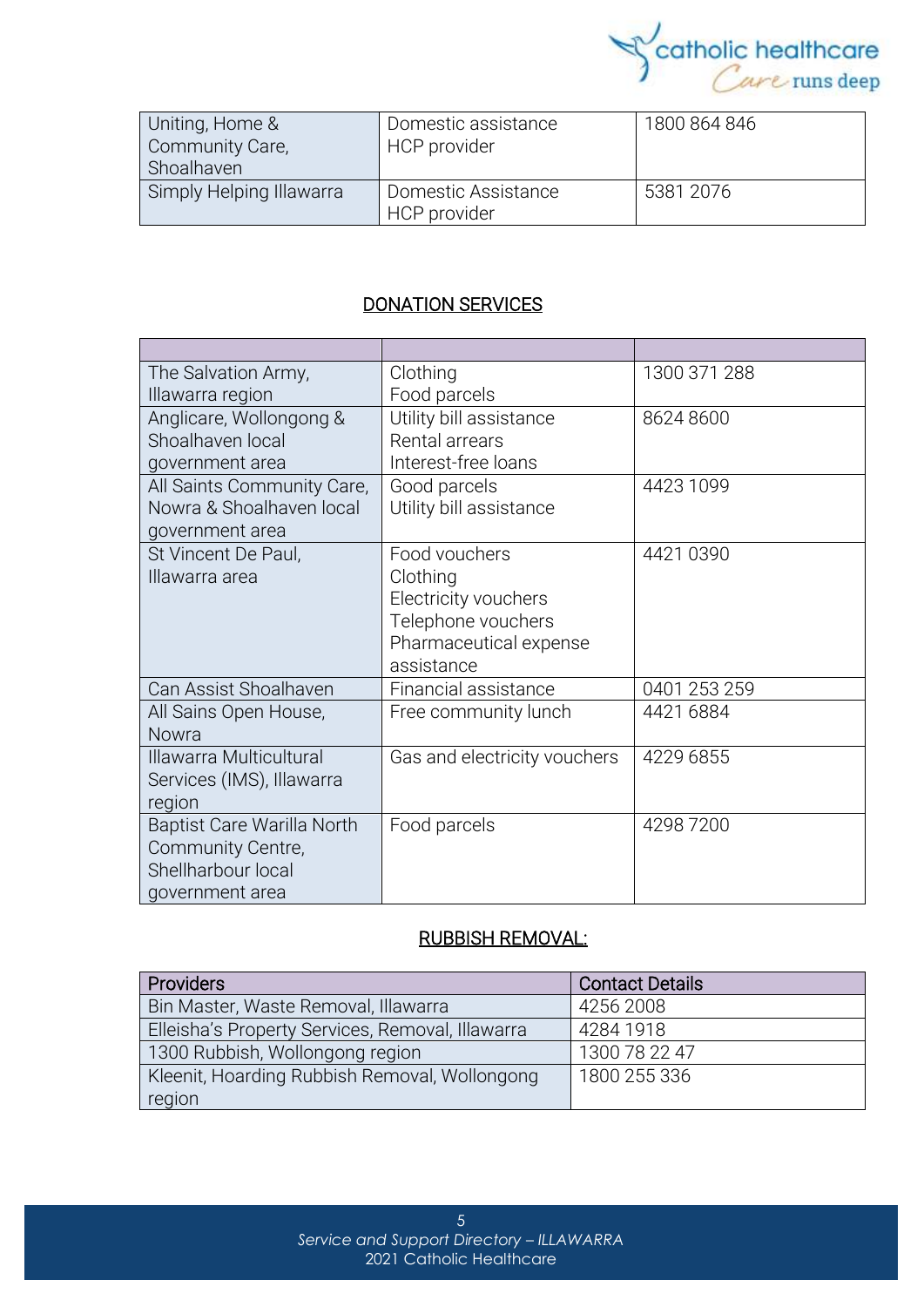

#### SQUALOR CLEAN:

| Provider                                        | <b>Contact Details</b> |
|-------------------------------------------------|------------------------|
| National Trauma & Crime Scene Cleaning          | 0488 007 675           |
| Absolute Domestics, Cleaning Services Illawarra | 1300 36 46 46          |
| Elleisha's Property Services, Cleaning Services | 4284 1918              |
| Illawarra                                       |                        |
| Biohazard Trauma & Crime Scene Cleaning,        | 1300 246 429           |
| Wollongong region                               |                        |
| Hoarder Cleaning Team                           | 1800 462 733           |
| Kleenit, Hoarding clean, Wollongong region      | 1800 255 336           |

#### SOCIAL INCLUSION:

• Social [inclusion](https://www.collinsdictionary.com/dictionary/english/inclusion) is the act of making all groups of people within a society [feel](https://www.collinsdictionary.com/dictionary/english/feel) valued and [important.](https://www.collinsdictionary.com/dictionary/english/important)

| Provider                    | Support/Assistance                 | <b>Contact Details</b> |
|-----------------------------|------------------------------------|------------------------|
| Southern Cross Care         | Social support programs            | 1800 961 447           |
| (NSW & ACT), Illawarra      | CHSP funded                        |                        |
| Shoalhaven                  | HCP provider                       |                        |
| Community Gateway,          | <b>Community Activity Programs</b> | 1300 657 473           |
| Shoalhaven, Kiama,          | CHSP funded                        |                        |
| Shellharbour &              | HCP provider                       |                        |
| Wollongong local            | NDIS supported                     |                        |
| government areas            |                                    |                        |
| Aruma, Southern Region,     | Day program                        | 1300 538 746           |
| Lake Illawarra Hub          | NDIS supported                     |                        |
| Bay & Basin Community       | Community visitor program          | 1300 222 748           |
| Resources (BBCR),           | HCP provider                       |                        |
| Shoalhaven local            | CHSP funded                        |                        |
| government area             |                                    |                        |
| Simply Helping Illawarra    | Social Support group outings and   | 5381 2076              |
|                             | home visits                        |                        |
|                             | HCP provider                       |                        |
| <b>Australian Red Cross</b> | Home check in phone calls          | 1300 885 698           |
| Its Owel, Wollongong        | Social support groups              | 4228 8222              |
|                             | Wellbeing activities               |                        |
|                             | Group meals                        |                        |
|                             | Community visitors' scheme         |                        |
|                             | <b>HCP Provider</b>                |                        |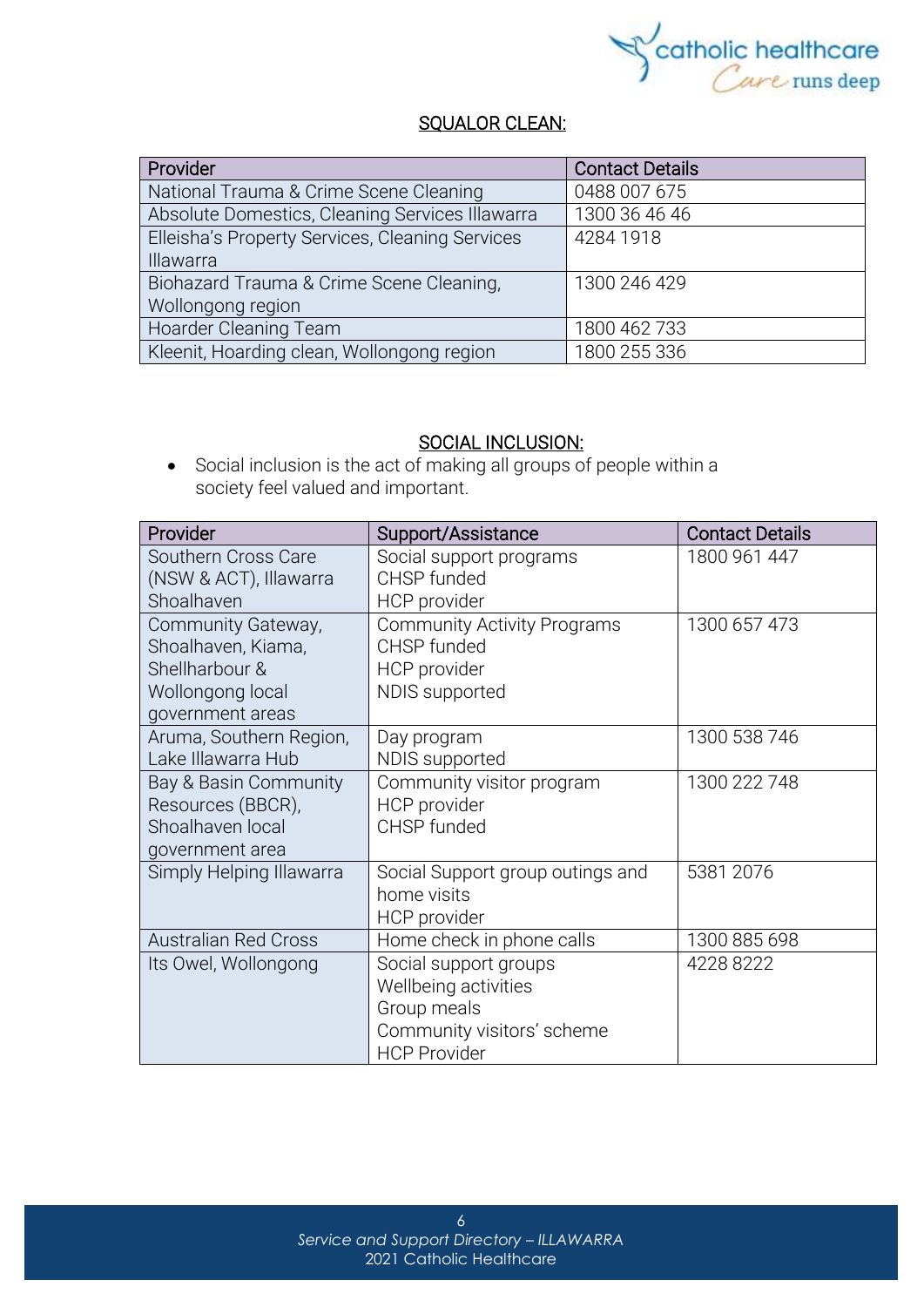

#### *ACTIVITIES OF DAILY LIVING (ADL's)*

• Activities of daily living (ADLs), as the name implies, are activities necessary for maintaining an independent lifestyle with a high quality of life.

#### What are the activities of daily living*?*

| Functional<br>mobility:                         | To move about freely and safely.                                                                                                                      |
|-------------------------------------------------|-------------------------------------------------------------------------------------------------------------------------------------------------------|
| Feeding                                         | To feed oneself                                                                                                                                       |
| Personal hygiene:                               | To manage aspects of personal hygiene, such as bathing,<br>grooming, dressing, and brushing teeth.                                                    |
| Home                                            | To manage tasks around the home such as taking out the                                                                                                |
| maintenance:                                    | rubbish, cleaning the kitchen, cleaning the bathroom,<br>vacuuming/mopping, making sure food in the fridge and pantry is<br>current, watering plants. |
| Managing<br>medications:                        | assistance may be required in getting prescriptions, keeping<br>medications up to date and taking medications on time and in the<br>right dosages.    |
| Managing<br>finances:                           | managing assistance with bank balances, cheque books and<br>paying bills on time                                                                      |
| Communicating<br>with others:                   | managing the household's phone and mail, making the home<br>hospitable and welcome for visitors.                                                      |
| Companionship<br>and mental<br>support:         | this is important as it reflects on the help that may be needed to<br>keep a person in a positive frame of mind.                                      |
| Safety procedure<br>and emergency<br>responses: | in the event of an emergency, a well-planned emergency<br>procedure should be designed; as well as emergency contacts<br>known in case of any events. |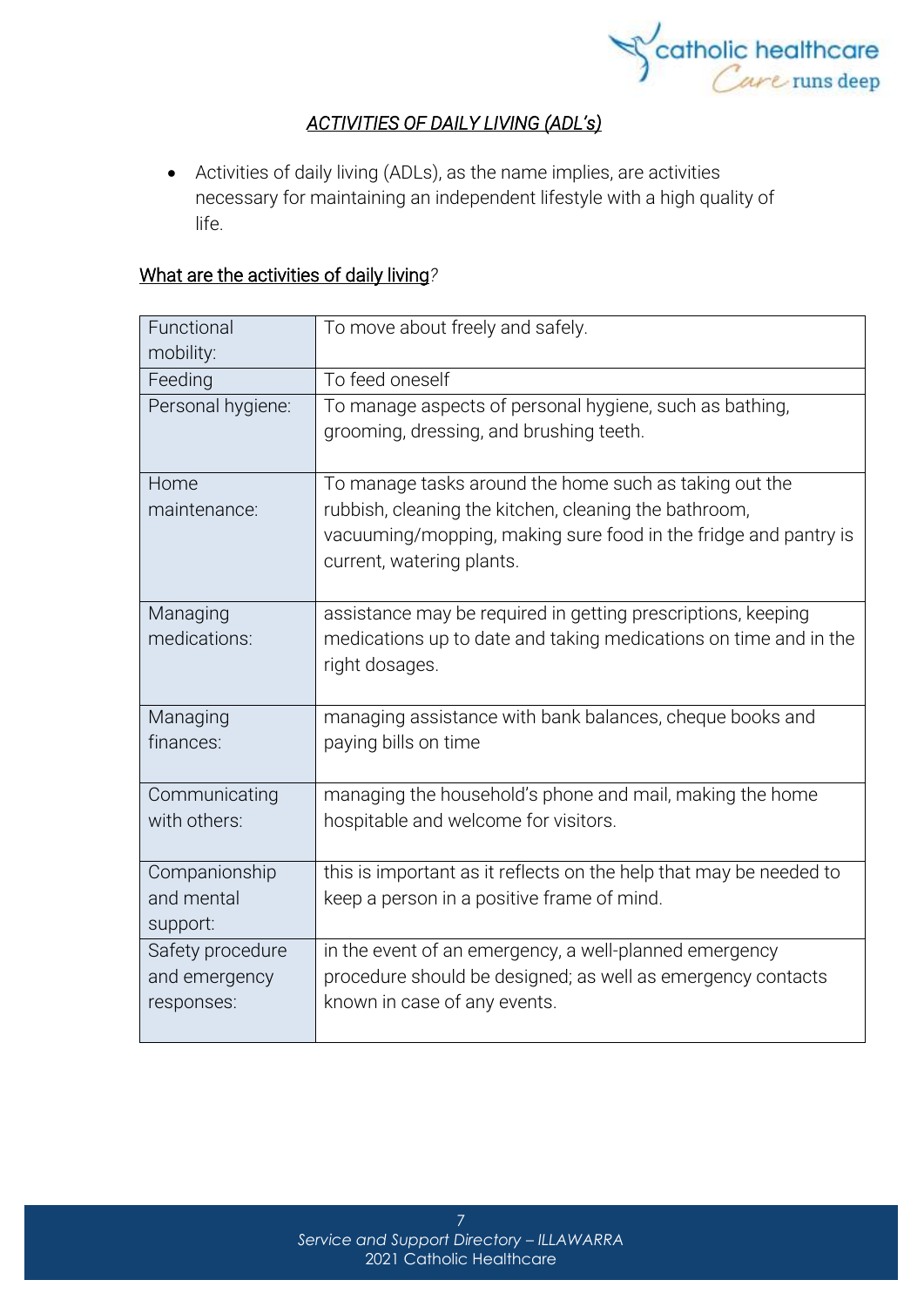

### *How can the teaching of ADL's be done through regular support services?*

| Functional mobility: | Identifying if the individual can navigate their hallways free of<br>clutter and get assistive devices such as walkers through<br>doorways; a few changes might be necessary such as<br>doorway modifications and ramps; removing floor runners<br>and rugs helps eliminate potential tripping hazards.                                                                                                                                                                                                                                                  |
|----------------------|----------------------------------------------------------------------------------------------------------------------------------------------------------------------------------------------------------------------------------------------------------------------------------------------------------------------------------------------------------------------------------------------------------------------------------------------------------------------------------------------------------------------------------------------------------|
|                      | Assisting a client to develop and implement a personal<br>organizing plan, including categories for discarded items.<br>Include a list of tasks and a plan for where to keep objects<br>and papers. Preparation includes assembling materials<br>needed for filing and storing items.                                                                                                                                                                                                                                                                    |
|                      | Take a photo of the area before starting the declutter. Ask<br>yourself questions about each item, such as 'Have I used<br>this in the last year? Is this something to give away or trash?'<br>Refer to your photo and celebrate your victories.                                                                                                                                                                                                                                                                                                         |
|                      | Break big tasks into smaller tasks (bathroom-> 1 drawer)                                                                                                                                                                                                                                                                                                                                                                                                                                                                                                 |
|                      | Set a calendar to follow and start with small time increments<br>(10-15 minutes); limit any distractions (phone, TV, radio);<br>take a break when your timer goes off and then repeat while<br>increasing the amount of time                                                                                                                                                                                                                                                                                                                             |
|                      | Know your options by locating a recycling centre, donation<br>locations, donation centres that will pick items up, rubbish<br>removal days                                                                                                                                                                                                                                                                                                                                                                                                               |
| Feeding:             | Meal preparation and clean-up. Services that offer DA can<br>support a person in preparing and enjoying their meals.<br>Whether they have dietary needs, need inspiration with meal<br>plans, or would just like help with their cooking and clean-up.<br>Social support is also provided for those who would like<br>support during grocery shopping, unpacking of groceries,<br>and company while cooking something. This is important for<br>seniors to ensure they are receiving the appropriate nutrients<br>to support their health all wellbeing. |
|                      | Meals on Wheels is an option for those who are unable to<br>prepare their own meals. The organisation specializes in                                                                                                                                                                                                                                                                                                                                                                                                                                     |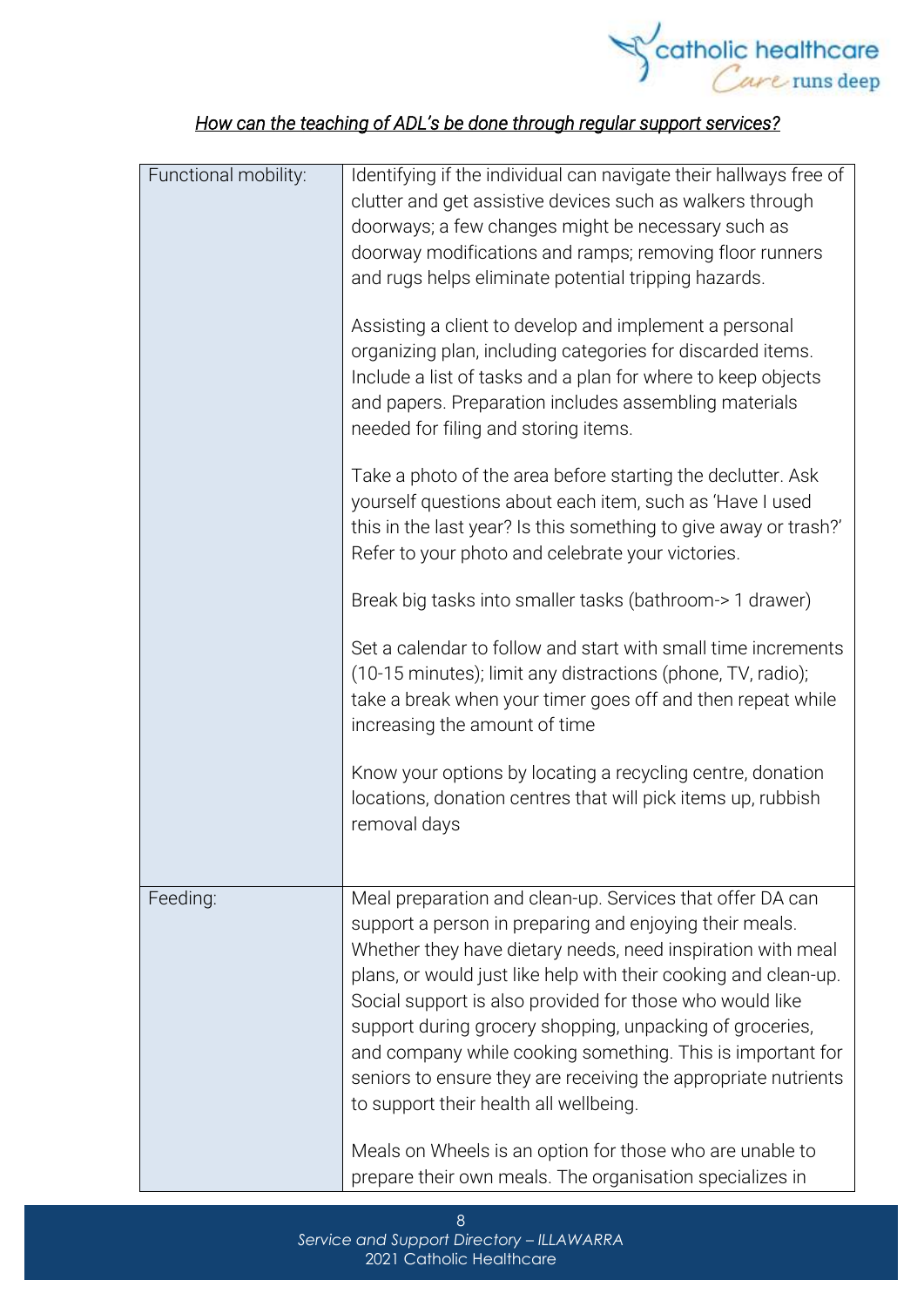

|                   | meal delivery for people aged over 65, as well as CHSP<br>clients, HCP clients, NDIS clients and full fee-paying clients.<br>Kindly reminding clients of food safety and cross<br>contamination; and how their health can be affected if cross<br>contamination of certain foods occur.                                                                                                                                                                                                                                                                                                                              |
|-------------------|----------------------------------------------------------------------------------------------------------------------------------------------------------------------------------------------------------------------------------------------------------------------------------------------------------------------------------------------------------------------------------------------------------------------------------------------------------------------------------------------------------------------------------------------------------------------------------------------------------------------|
| Personal Hygiene: | Services may include oral care, toileting, grooming,<br>showering, dressing, and undressing, and general mobility. A<br>care worker may be able to assist with personal care needs<br>with complete respect for a person's privacy and dignity.<br>Assistance can include getting in and out of bed, managing<br>continence and providing assistance using continence aids<br>and appliances.                                                                                                                                                                                                                        |
|                   | Providing easier clothing/shoes for the individual to wear if<br>you notice it has become increasingly difficult for them to<br>undress. Solutions could include pants/shorts with elastic<br>waistbands, shoes with Velcro fasteners rather than laces.                                                                                                                                                                                                                                                                                                                                                             |
|                   | Implementing home strategies for a person to shower<br>without fear of falling or slipping, such as grab bars, non-slip<br>floor mats or a shower chair. If a person still feels uneasy<br>with these installations, then a care worker is able to provide<br>assistance with showering.                                                                                                                                                                                                                                                                                                                             |
| Home maintenance: | Support is there for clients who need assistance with<br>anything from putting a load of laundry in the washing<br>machine, to folding clothes, making their bed, sweeping the<br>front paths, vacuuming, mopping, wiping kitchen benches,<br>cleaning toilets, and watering their plants. A care worker can<br>work with the client to show them how it can be done, or can<br>help assist with simple tasks such as setting up the vacuum<br>cleaner, how to empty the vacuum cleaner once its full, filling<br>and emptying a mop bucket after each use, washing all the<br>towels/cleaning cloths after use etc. |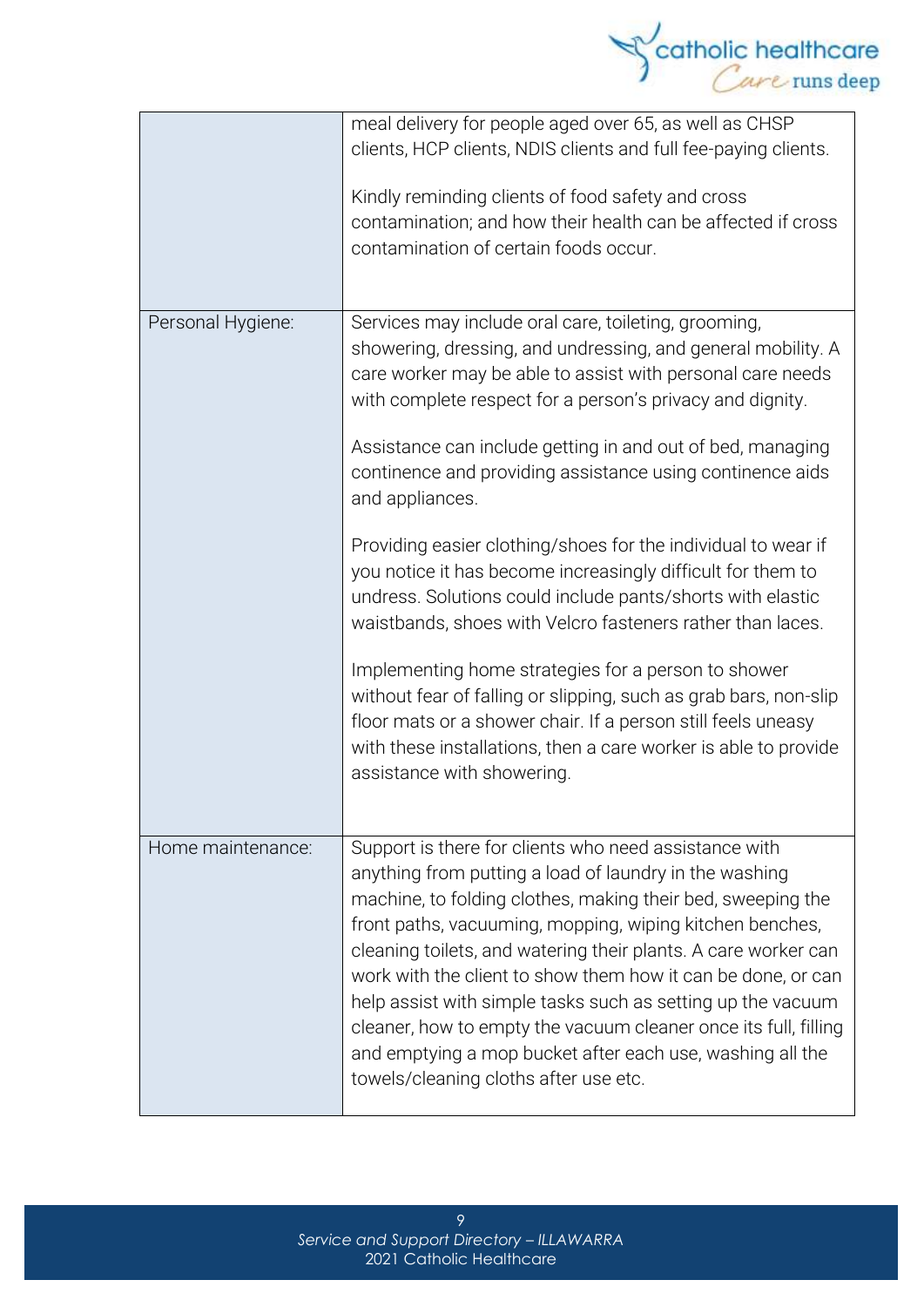

|                                             | Being able to provide clients with different options on how to<br>pack washing away, by either hanging their clothes with<br>clothes hangers, or folding them away.<br>Working with a client to organize their kitchen<br>cupboards/pantry into categories, such as keeping plates<br>together, cutlery together, cups etc. Cleaning the<br>fridge/freezer and pantry and checking for current dates.                                                                  |
|---------------------------------------------|------------------------------------------------------------------------------------------------------------------------------------------------------------------------------------------------------------------------------------------------------------------------------------------------------------------------------------------------------------------------------------------------------------------------------------------------------------------------|
| Managing<br>medications:                    | Transport can be arranged through an organisation to assist<br>with a client to access pharmacies to pick up their<br>medication.                                                                                                                                                                                                                                                                                                                                      |
| Managing finances:                          | A case manager can assist the individual to sort through and<br>organize any bills, categorized by paid, unpaid and/or<br>overdue.<br>Suggestions for storing the bills such as in a folder or filing<br>cabinet can be arranged with the individual.                                                                                                                                                                                                                  |
| Communicating with<br>others:               | Communication is fundamental to human interaction. Care<br>workers can assist individuals in managing their calendar<br>and appointments, and sharing family updates by post,<br>technology or replying to messages<br>Keeping a large calendar with clearly marked dates and<br>appointment times can create a greater sense of control and<br>order.<br>Teaching an individual how to use technology such as zoom<br>and searching internet links and YouTube videos |
| Companionship and<br>mental health support: | Communication impairment can alienate people from their<br>regular activities, and relationships can lead to withdrawal,<br>isolation, and depression.<br>Care plans can be created with individuals to support their<br>social interaction and communication. It is important to                                                                                                                                                                                      |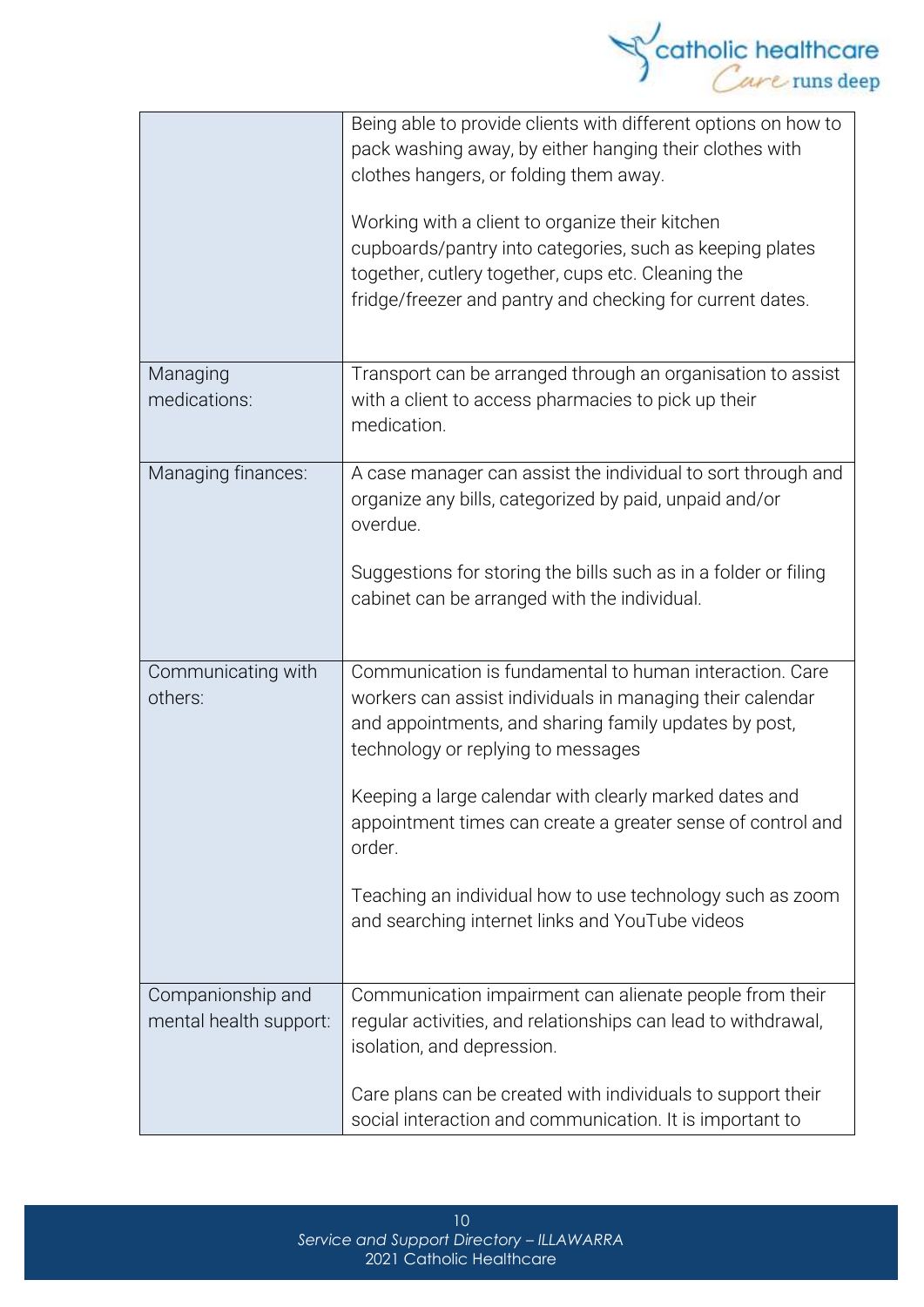

|                                              | understand why a person is experiencing difficulty in<br>communicating and try and lessen the effects.<br>This could include finding out what a person's interests are<br>and linking them to social groups within the community.<br>Suggesting ways for a person to express their feelings, such<br>as drawing or keeping journal entries, or meditating as a<br>form of stress relief. |
|----------------------------------------------|------------------------------------------------------------------------------------------------------------------------------------------------------------------------------------------------------------------------------------------------------------------------------------------------------------------------------------------------------------------------------------------|
| Safety procedure and<br>emergency responses: | Fitting medical alert systems in case of emergency when<br>there is a communication barrier                                                                                                                                                                                                                                                                                              |
|                                              | Hearing impaired phones and hearing aids can help a person<br>remain independent while ensuring their safety is protected.                                                                                                                                                                                                                                                               |
|                                              | Going through a fire escape route with an individual so they<br>become familiar of it in case of emergency. If an individual                                                                                                                                                                                                                                                             |
|                                              | has a lot of items in the home, working with the individual to<br>ensure their safety is the top priority is extremely important.                                                                                                                                                                                                                                                        |
|                                              | Devising a plan with the individual to create clear pathways<br>so there is a clutter free entry and exit in the home would be<br>recommended.                                                                                                                                                                                                                                           |

#### Mental Health Care Plan

#### What is it?

A mental health care plan is a support plan for someone who is going through mental health issues. If a doctor agrees that you need additional support, you and the doctor will make the plan together.

#### A mental health care plan might include:

- A referral to an expert, like a psychologist
- The types of mental health care that can support you
- Other strategies to improve and maintain your mental health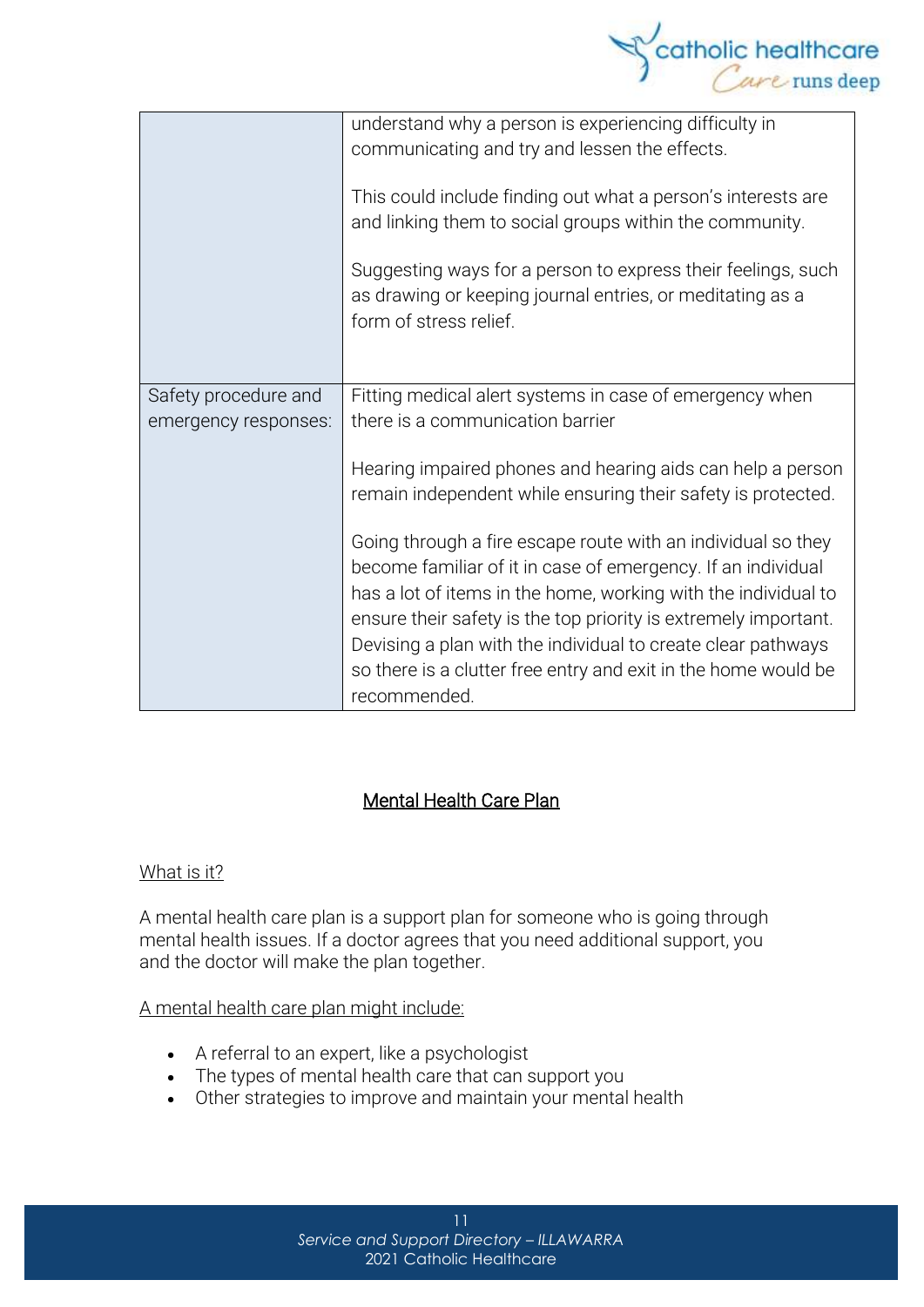

If you have a mental health care plan, the Government will pay some or all of the cost of up to ten sessions with a mental health expert in a year. You can get that through the [Medicare](https://headspace.org.au/blog/how-to-get-a-medicare-card-old/) rebate.

#### Who do I contact for a Mental Health Care Plan?

This needs to be done by your GP (general practitioner). When you book an appointment with your doctor tell them you want to talk about a mental health care plan.

Then, at the appointment, talk to your doctor about what's been going on. It helps to be as open and honest as possible. Your doctor might ask you to fill out a questionnaire about how you've been feeling to work out the best support for you. Your doctor will then refer you to a psychologist that they know of, or you can find your own.

Types of support you may be able to get include:

- One on one sessions with a psychologist
- Group psychologist sessions
- Sessions with a social worker or another allied health practitioner

Extra support can empower you to make big changes to how you feel and cope. Speaking to someone can give you the opportunity to find strategies to work through your concerns and manage them better (Headspace, 2018).

#### Mental Health Support

| Provider                                       | <b>Contact Details</b> |
|------------------------------------------------|------------------------|
| Sureway Health Support, Vincentia              | 1300 787 392           |
| Uniting Counselling & Mediation, Nowra         | 02 4423 7782           |
| Aboriginal Medical Services (AMS), Jervis Bay, | 02 4448 0200           |
| <b>Wreck Bay Clinic</b>                        |                        |
| Headspace, Nowra                               | 02 4446 7300           |
| Rural Financial Counselling Service, Southern  | 02 6452 5850           |
| Region                                         |                        |
| Bushfire Mental Health Recovery, Nowra         | 02 4424 7888           |
| Lifeline South Coast, Wollongong               | 131 114                |
| Headspace, Wollongong                          | 02 4220 7660           |
| Dapto Community Health Centre                  | 02 4261 4033           |
| Sureway Health Support, Dapto, Nowra, Kiama    | 1300 787 392           |